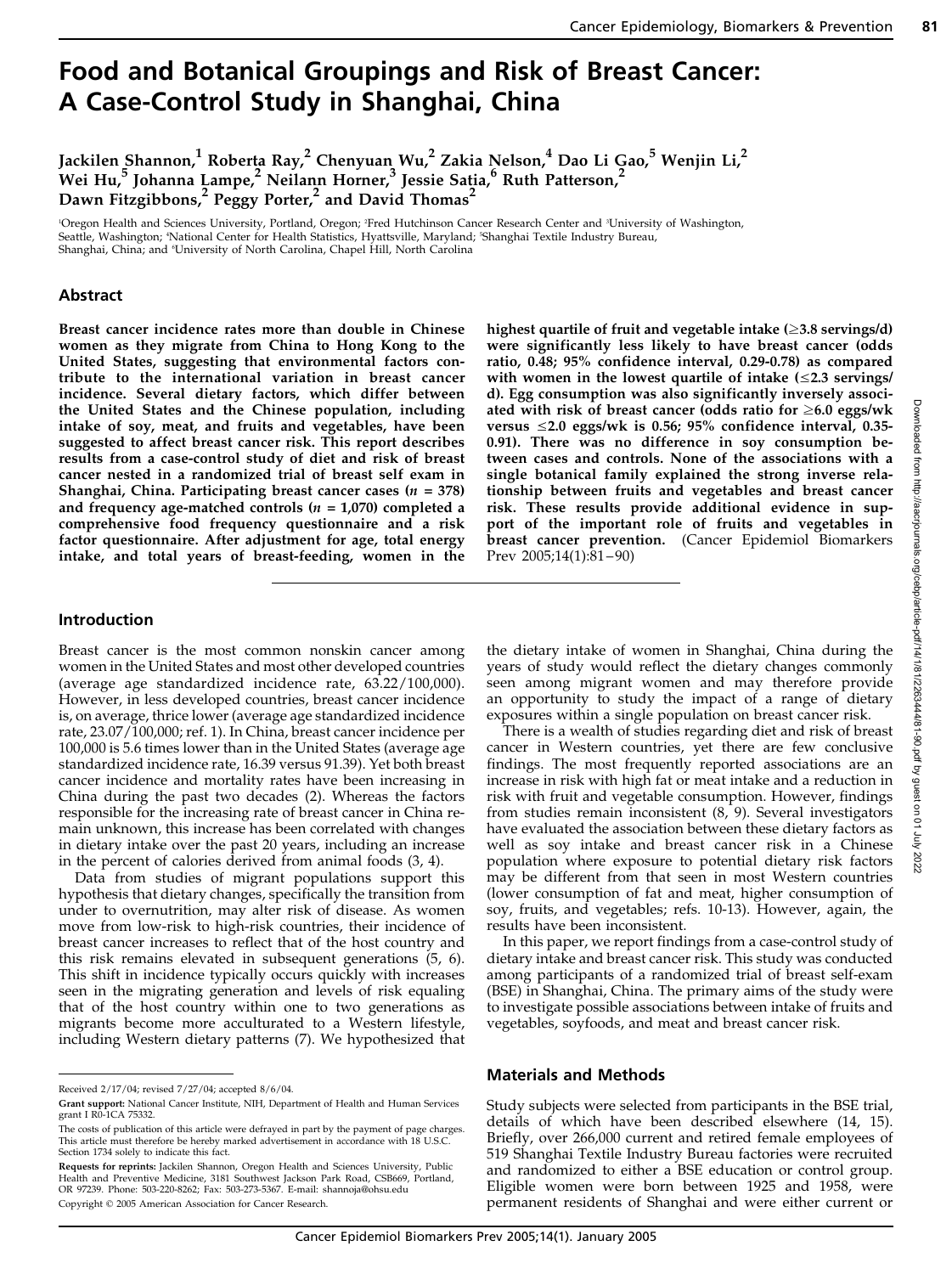retired textile factory employees. Between 1989 and 1991, all eligible women completed a baseline questionnaire to obtain information on the major recognized risk factors for breast cancer; alcohol and tobacco use, contraceptive practices, prior breast cancer, and previous clinical or self breast examinations. All participants who reported a suspicious breast lump through July 2000 were initially evaluated by medical workers in clinics in each factory, and, if indicated, referred to a surgeon at one of three hospitals operated by the Shanghai Textile Industry Bureau and affiliated with the factories, or at other hospitals having contractural arrangements with individual factories. Pathology slides were obtained for standardized review. Tumor size, histologic diagnosis, and stage at diagnosis were obtained from review of the medical record and stored slides from all biopsies were re-reviewed in Seattle. Over the 10-year follow-up period, 857 intervention and 890 control women were diagnosed with histologically confirmed breast cancer.

Women referred to one of three hospitals operated by the Shanghai Textile Industry Bureau for evaluation of a breast lump, and who had a breast biopsy between September 1995 and July 2000, were eligible for inclusion in the present study. A total of 1,429 women underwent biopsy and were considered for inclusion. Of these women, 375 were diagnosed with fibroadenoma, 622 were diagnosed with nonproliferative or proliferative fibrocystic disease, and 432 women with breast cancer. Whereas all women undergoing biopsy were eligible for recruitment into the diet study, only women with histologically confirmed breast cancer were included as cases in the present analyses.

As described above, a total of 432 eligible women were diagnosed with histologically confirmed breast cancer and of these, 368 (85%) completed a food frequency questionnaire and risk factor questionnaire prior to biopsy. An additional 16 women were admitted immediately to surgery and completed the interview following surgery. Six women with breast cancer were excluded due to prior mastectomy  $(n = 4)$  or prior diagnosis of breast cancer ( $n = 2$ ) recorded on the baseline questionnaire, yielding a final sample of 378 breast cancer cases. Among the breast cancer cases, 184 were diagnosed between September 1995 and August 1997 and were also enrolled in a concurrent nested case-control study of cell proliferation. The remaining 194 cases were recruited after August 1997 and were recruited solely into the present study.

Controls for the present study were selected from the unaffected women in the BSE trial cohort. For cases also enrolled in the cell proliferation study, 20 potential controls of the same age as the corresponding case, from factories with the same hospital affiliation at the start of the BSE trial as the cases' factory, were randomly selected and listed. Women were contacted, starting with the first two names on the list, until two women with the same age and menstrual status of their matched case were recruited. All 367 controls recruited in this manner (64% of the eligible women contacted) were included in the analyses for this report; this includes the controls selected for the cases of benign breast conditions in the cell proliferation study, so the matching was not retained in the analyses. Controls for the cases that were recruited after the termination of the cell proliferation study were frequency matched to eligible cases for this study, including the cases of benign breast conditions that are not included in this report, by 5-year age group and hospital affiliation of their factories at baseline. In-person interviews were completed for 704 (82%) of the 862 controls selected in this manner. The same team of interviewers conducted the interviews for both consenting controls and cases. One control woman was excluded due to a calculated daily energy intake of over 4,000 kcal that was considered unreliable. Thus, a total of 1,070 controls were included for our analyses.

Dietary data were collected using an interviewer-administered food frequency questionnaire (FFQ) that was based on a questionnaire previously validated in a Shanghai population (16). The FFQ consisted of 115 individual food items, plus additional items asking about recent dietary changes, consumption of ''Western'' and fast food or other restaurant foods (20 items) and use of herbal remedies and supplements. Each woman was asked to report how frequently per day, week, month, or year she ''usually'' ate each food in her adult life. If the woman reported having recently changed her diet, she was asked to report her level of consumption prior to the change. Because many traditional Chinese dishes consist of mixed foods, the women were asked to consider each time she ate the food even if it was part of a mixed dish.

A team of specially trained former medical clinic workers reviewed the modified FFQ and evaluated it for content validity through interviews with nonstudy women and semistructured feedback. Based on comments and experience from the team, it was concluded that requesting portion size information would be too imprecise, given that foods are often consumed as part of a mixed dish and that frequently all family members will eat out of a common pot rather than being served an individual portion. Portion size was therefore estimated based on the median portion size of women respondents from the 1992 Chinese Health and Nutrition Survey, a series of three, 24-hour recalls conducted among persons living in urban and rural China (17). Oil use in cooking was captured through items asking solely about the amount of oil used by the family per month. An estimate of the amount of oil consumed by the woman was then determined by dividing the total quantity of oil reported for the family by the number of family members (as reported on the detailed reproductive health questionnaire described below). Seasonality of fruits and vegetables was accounted for by asking subjects to report how many months of the year they consumed the item and the frequency of consumption during those months.

A detailed reproductive health questionnaire was completed at the same time as the FFQ. This questionnaire elicited information on the woman's demographic characteristics, reproductive and gynecologic history, smoking and alcohol habits, medical history, family history of breast cancer, and occupational and recreational physical activity.

Informed consent was obtained from each woman before interview. The Institutional Review Board of the Fred Hutchinson Cancer Research Center and the Station for Prevention and Treatment of Cancer of the Shanghai Textile Industry Bureau approved the study, in accordance with the assurances of the Office for Human Research Protections of the U.S. Department of Health and Human Services.

Food groupings were constructed based on nutritional similarity (e.g., meats, dairy, fruits, and vegetables); fruits and vegetables were further grouped based on botanical family (see Appendix A). Individual food consumption was converted to a daily frequency variable. Individual values for the foods in each group were summed to create frequencies of consumption for that group. To assess potential trends in risk with level of consumption, each food group was divided into quartiles according to the distribution of consumption among controls. Tertiles or dichotomous categories were created for food and botanical groups with too little variation in intake to create meaningful quartiles.

The nutrient composition of each food item was based upon values provided in the 1991 Chinese Food Composition Tables (18) and the University of Minnesota Nutrition Coordinating Center's Nutrient Data System. Total caloric intake was calculated based upon food and oil consumption.

The frequency of the demographic and reproductive characteristics in the cases and controls were compared, and the percentages among the cases were standardized to the age distribution of controls, using indirect adjustment methods (19). Conditional logistic regression models were used to calculate odds ratios (OR) as estimates of the relative risks and their 95% confidence interval (95% CI) for breast cancer associated with each level of dietary intake (20). All statistical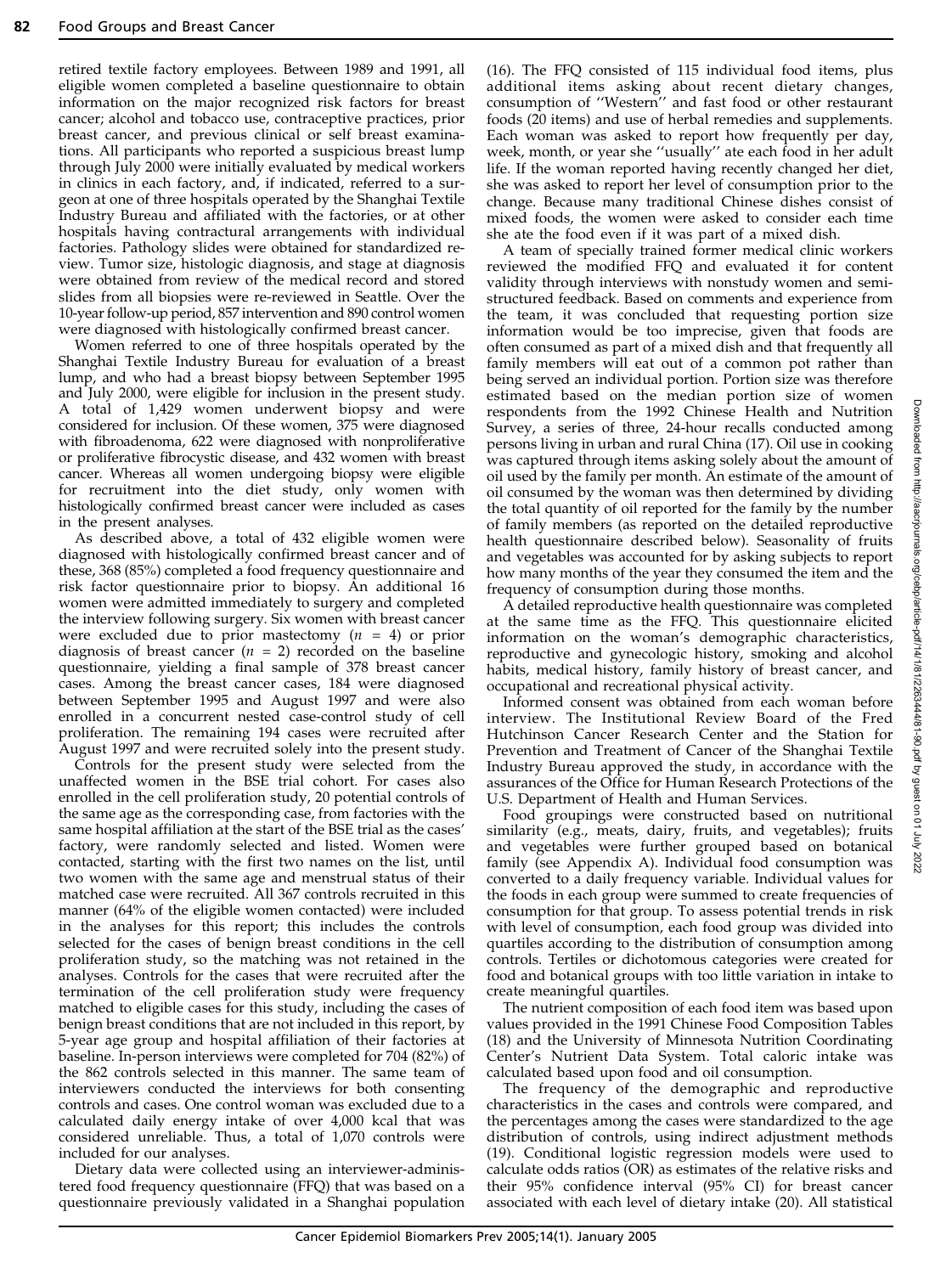analyses were done using the Statistical Analysis System (SAS/PC V. 8.2 program, SAS Institute, Cary, NC) and tests were considered statistically significant at  $P < 0.05$ . Because cases and controls were not recruited and interviewed at an equal rate over the 5 years of data collection, we used conditional multiple logistic regression models stratified by year of interview (1995-1996, 1997, 1998-1999, and 2000-2001). Because the women with fibrocystic disease and fibroadenoma tended to be younger than the women with breast cancer, and because the controls were age matched to these women as well as to the breast cancer cases, the mean age of the controls is significantly younger than the mean age of the breast cancer cases. ORs for each level of dietary intake were therefore adjusted for age, using 5-year age categories. Food group models were further adjusted for total energy intake (21). To address whether specific fruits or vegetables within a particular botanical group altered risk apart from their contribution to overall fruit and vegetable intake, the botanical group models were adjusted for total fruit and vegetable consumption. Botanical models were also adjusted for total energy intake. However, the addition of total energy intake did not substantially alter the OR for any of the botanical groupings; thus, total energy was not maintained in the final botanical group models. In addition, food groups were also modeled using a Multiple Nutrient Density model as described by Willett (22). Density values were calculated for each food group (food group intake/total daily energy) and entered into the conditional logistic model together with total daily energy and age (data not shown). The results using the Multiple Nutrient Density model did not differ appreciably from those presented. Results based on the energy or fruit and vegetable adjusted models are presented.

Potential confounding by other nondietary factors and instruction arm of the BSE trial was evaluated by adding each variable independently associated with breast cancer risk to the model separately. Family history of breast cancer, age at menarche, age at first full-term pregnancy, age at first live birth, total live births, number of prior benign breast lumps, duration of oral contraceptive use, duration of intrauterine device use, number of induced abortions, menopausal status, years of breastfeeding, years since last induced abortion, frequency of BSE practice, education, smoking, alcohol use, body mass index, and physical activity were evaluated as possible confounders. Variables were considered confounders if they changed the estimated OR of the main independent variable by  $\geq 10\%$ . Only total years of breastfeeding was maintained as a covariate in the final models. To assess the potential effect modification due to menopause, we stratified the data set based on menopausal status as determined at the time of the interview. The significance of a trend in risk across levels of intake was evaluated by entering quartiles of a food or botanical group into the logistic model as different values of a single ordinal variable. The P value for trend for each food group (i.e., for each increasing category of intake) is presented. Additionally, to account for any potential confounding among the dietary variables, all mutually exclusive groups of dietary variables with significant associations with breast cancer risk were entered simultaneously into a multiple logistic regression model.

# Results

As shown in Table 1, in a conditional logistic regression model stratified by year of interview and adjusted for age, the cases were significantly older, were more likely to have greater than high-school education, and were more likely to have had a family history of breast cancer. Cases were less likely to breast feed for an extended duration, were more likely to have had an induced abortion in the past 10 years and were more likely to report performing breast self-exams in the past year (Table 2).

Table 1. Selected characteristics of breast cancer cases and control women, Shanghai, China

| Characteristic                           | Cases,<br>$n = 378$ (%) | Controls,<br>$n = 1,070$ (%) |  |
|------------------------------------------|-------------------------|------------------------------|--|
| Age (y)                                  |                         |                              |  |
| 35-39                                    | 14 (3.7)                | 13(1.2)                      |  |
| 40-44                                    | 99 (26.2)               | 470 (43.9)                   |  |
| 45-50                                    | 80 (21.2)               | 219 (20.5)                   |  |
| 50-59                                    | 56 (14.8)               | 124 (11.6)                   |  |
| $>60$                                    | 129 (34.1)              | 244 (22.8)                   |  |
|                                          |                         |                              |  |
|                                          | Cases, $n = 378$        | Controls,                    |  |
|                                          | (age-adjusted %)        | $n = 1,070$ (%)              |  |
| Education (years completed) <sup>+</sup> |                         |                              |  |
| Elementary school<br>or less             | 112 (20.2)              | 211 (19.7)                   |  |
| Middle school                            | 236 (72.5)              | 827 (77.3)                   |  |
| College                                  | 30 (7.3)                | 31(2.9)                      |  |
| $1^\circ$ Family history                 | 16(4.3)                 | 17(1.6)                      |  |
| of breast cancer #                       |                         |                              |  |
| Body mass index $(kg/m^2)$               |                         |                              |  |
| $<$ 20                                   | 62(16.7)                | 204 (19.1)                   |  |
| $21 - 25$                                | 220 (60.8)              | 627 (58.6)                   |  |
| $\geq 26$                                | 96 (22.5)               | 239 (22.3)                   |  |
| Spouse smoking: no. cigarettes/d         |                         |                              |  |
| Nonsmoker                                | 146 (35.6)              | 380 (35.5)                   |  |
| 1-9 cigarettes                           | 56 (16.6)               | 119(11.1)                    |  |
| 10-19 cigarettes                         | 74 (21.1)               | 213 (19.9)                   |  |
| $\geq$ 20 cigarettes                     | 102 (26.8)              | 358 (33.5)                   |  |
| Physical activity                        |                         |                              |  |
| Light                                    | 89 (24.7)               | 195 (18.2)                   |  |
| Moderate                                 | 275 (71.8)              | 804 (75.1)                   |  |
| Heavy                                    | 14 (3.5)                | 71 (6.6)                     |  |
|                                          |                         |                              |  |

NOTE: P value for age-adjusted model stratified by year of interview (1995-1996, 1997, 1998-1999, and 2000-2001), using conditional logistic regression.

\*Indirect age-adjusted percentages based on age distribution of the controls.  $+P$  < 0.05.

 $\pm P$  < 0.01.

As shown in Table 3, total fruit and vegetable intake was associated with  $\sim$  50% reduction in risk of breast cancer. The association was somewhat stronger for fruit intake, a 65% reduction from highest to lowest category of intake, than for fresh vegetable intake, and not observed for salted or preserved vegetables. There were no associations of any of the soyfood categories, including total soyfood, unfermented soyfood, fermented bean curd and other legumes, or intake of total meat, poultry, or salted and preserved meat with risk of breast cancer. Total seafood was not statistically significantly associated with risk, but ORs were >1.0 for all levels of consumption of unsalted fish above the first quartile. Egg consumption was associated with a significantly reduced risk of breast cancer, and there was a 40% reduction in risk of breast cancer among women who used sesame oil for cooking compared with those that did not. No associations were observed with other oils, fried foods, total preserved foods, milk products, rice, other grains, or desserts.

To investigate the extent to which certain botanical groupings of fruits and vegetables explained the significant inverse association between total fruits and vegetables and breast cancer risk, we modeled the association between breast cancer and 23 discrete botanical families, adjusted for total fruit and vegetable intake (Table 4). Intakes of Araliaceae (fresh ginseng and red and white ginseng powder) and Umbelliferae (celery and carrots) were associated with a significant increase in risk, whereas Ebenacea (persimmon) and Nymphaeaceae (lotus rhizomes) were associated with a significantly reduced risk.

To determine possible confounding between the different food groupings, we created a multivariate model including all mutually exclusive food groupings, including the following dairy products, rice, other grains, fruits, preserved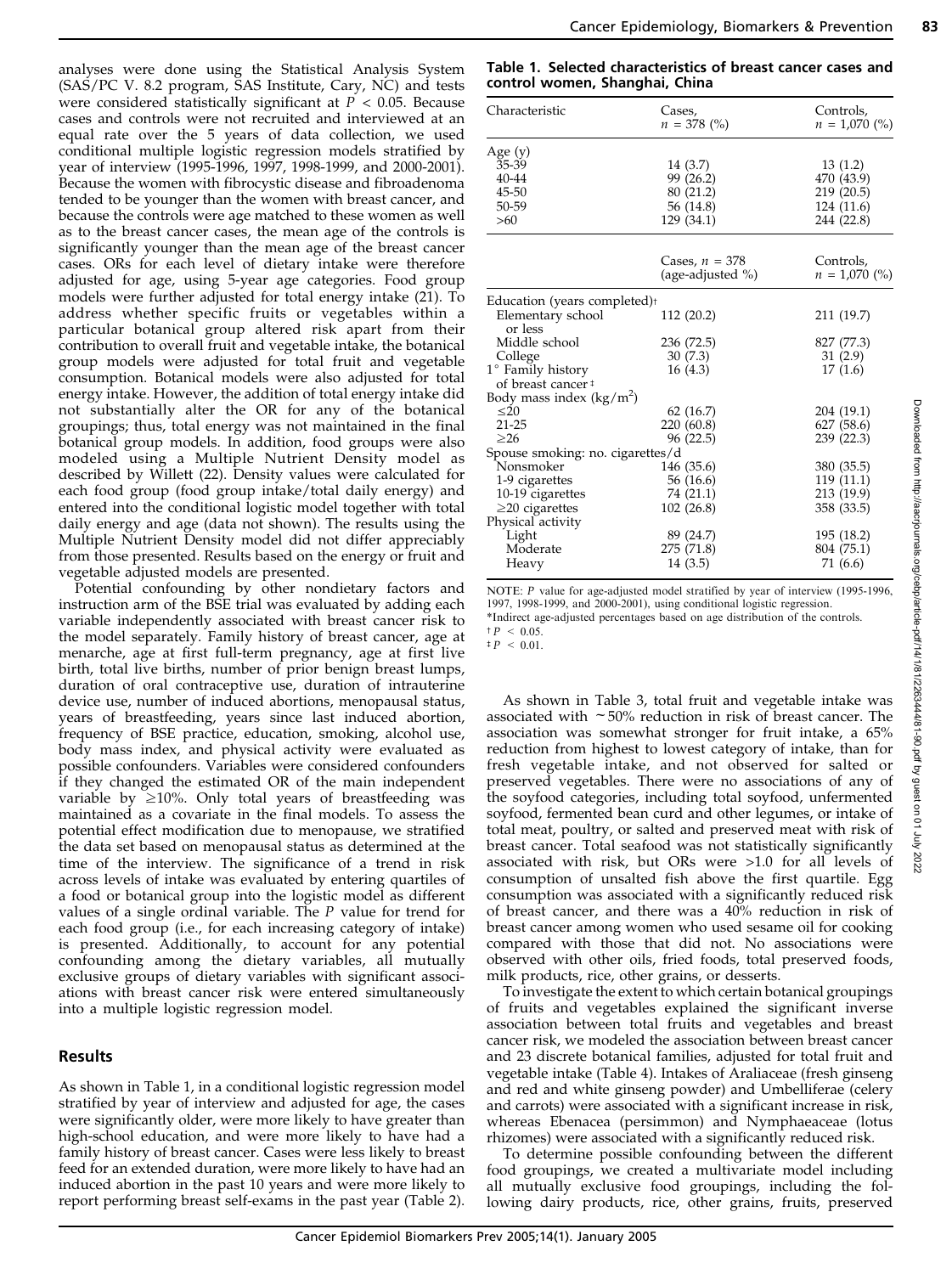|  |  | Table 2. Selected reproductive characteristics of breast |  |  |
|--|--|----------------------------------------------------------|--|--|
|  |  | cancer cases and control women, Shanghai, China          |  |  |

| Characteristic                                            | Cases, $n = 378$<br>(age-adjusted %)* | Controls,<br>$n = 1,070$ (%) |
|-----------------------------------------------------------|---------------------------------------|------------------------------|
| Age at menarche                                           |                                       |                              |
| $\leq 13$                                                 | 66 (19.9)                             | 171 (15.6)                   |
| 14                                                        | 69 (19.9)                             | 204 (19.1)                   |
| 15                                                        | 91 (23.2)                             | 215 (20.1)                   |
| 16                                                        | 68 (16.8)                             | 221 (20.7)                   |
| $\geq17$                                                  | 84 (20.1)                             | 257 (24.0)                   |
| No. live births                                           |                                       |                              |
| 0                                                         | 21 (5.4)                              | 41 (3.8)                     |
| 1                                                         | 193 (63.6)                            | 713 (66.6)                   |
| 2                                                         | 66 (13.4)                             | 124 (11.6)                   |
| >3                                                        | 97 (17.4)                             | 188 (17.6)                   |
| Missing                                                   | 1(0.2)                                | 4(0.4)                       |
| Age at 1st live birth (y)                                 |                                       |                              |
| No live birth                                             | 21 (5.4)                              | 41(3.8)                      |
| $\leq$ 24                                                 | 118 (21.9)                            | 275 (25.7)                   |
| 25-29                                                     | 170 (52.4)                            | 599 (56.0)                   |
| $\geq 30$                                                 | 65 (19.5)                             | 151 (14.1)                   |
| Missing                                                   | 4(0.8)                                | 4(0.4)                       |
| Duration of breast-feeding <sup>†</sup> (mos)             |                                       |                              |
| Never                                                     | 73 (21.5)                             | 233 (21.8)                   |
| $\leq 6$                                                  | 69(20.0)                              | 209 (19.5)                   |
| $7 - 12$                                                  | 104 (32.5)                            | 361 (33.7)                   |
| 13-24                                                     | 55 (11.6)                             | 115 (10.8)                   |
| $\geq$ 25                                                 | 77 (13.9)                             | 152 (14.2)                   |
| Duration of oral contraceptive use (y)                    |                                       |                              |
| Never used                                                | 332 (89.0)                            | 978 (91.4)                   |
| $\leq1$                                                   | 21(5.8)                               | 35(3.3)                      |
| $\geq1$                                                   | 25(5.3)                               | 56 (5.2)                     |
| Induced abortions                                         |                                       |                              |
| 0<br>1                                                    | 163 (40.7)                            | 437 (40.8)                   |
| $\geq$ 2                                                  | 138 (37.1)                            | 427 (39.9)                   |
|                                                           | 56 (16.8)<br>21 (5.4)                 | 167 (15.6)<br>39 (3.7)       |
| Missing<br>Years since last induced abortion <sup>†</sup> |                                       |                              |
| None                                                      | 163 (40.7)                            | 437 (40.8)                   |
| $0 - 10$                                                  | 41 (14.6)                             | 129 (12.1)                   |
| 11-15                                                     | 49 (16.7)                             | 185 (17.3)                   |
| 16-20                                                     | 29 (7.6)                              | 120 (11.2)                   |
| >20                                                       | 54(10.1)                              | 145 (13.6)                   |
| Missing years                                             | 42 (10.3)                             | 54 (5.1)                     |
| No. prior benign breast lumps                             |                                       |                              |
| 0                                                         | 360 (94.5)                            | 1,038 (97.0)                 |
| 1                                                         | 13 (3.9)                              | 22(2.1)                      |
| $\geq$                                                    | 5(1.6)                                | 10(0.9)                      |
| Times breast self-examination/ $y^{\ddagger}$             |                                       |                              |
| 0                                                         | 198 (50.8)                            | 725 (67.8)                   |
| $1-6$                                                     | 80 (21.4)                             | 137 (12.8)                   |
| 7-12                                                      | 85 (23.8)                             | 198 (18.5)                   |
| $\geq$ 13                                                 | 10(3.1)                               | 7(0.7)                       |
| Missing                                                   | 5(0.9)                                | 3(0.2)                       |
| Menopause                                                 |                                       |                              |
| No                                                        | 187 (62.7)                            | 687 (64.2)                   |
| Yes                                                       | 191 (37.3)                            | 383 (35.8)                   |
|                                                           |                                       |                              |

NOTE: P value for age-adjusted model stratified by year of interview (1995-1996, 1997, 1998-1999, and 2000-2001), using conditional logistic regression.

\*Indirect age-adjusted percentages based on age distribution of the controls.

 $p < 0.01$ 

 $\pm P$  < 0.01.

and unpreserved vegetables, fermented bean curd, other nonfermented soy products, nonsoy legumes, red meat, unsalted fish, poultry, eggs, shellfish, cured meat sesame oil, and soybean oil. These results did not significantly differ from those presented (data not shown).

## **Discussion**

In this study, the strongest associations observed were a reduction in risk of breast cancer with increasing consumption of fruits and vegetables. There were no significant trends in risk with soy or meat product intake. However, the ORs for red meat, and unsalted fish, were somewhat greater than one for all levels of intake above baseline. Frequent egg consumption was associated with a statistically significant reduction in breast cancer risk, as was use of sesame oil.

Food Groupings. In 1997, an expert panel of the World Cancer Research Fund/American Institute of Cancer Research judged there to be a probable association between high fruit and vegetable consumption and reduced risk of breast cancer, based upon the findings of three cohort and 19 case-control studies (23). In a recent population-based case-control study of breast cancer in Shanghai, China, Malin et al. reported no association with total fruit and vegetable intake; but a significant reduction in risk of breast cancer associated with specific vegetable groups (e.g., dark yellow-orange vegetables, dark green vegetables, and Chinese white turnips) and with total fruit excluding watermelon (10). Few other studies of fruit and vegetable intake and breast cancer risk in China have been reported. However, both Qi et al. and Yuan et al. reported a significant reduction in risk of breast cancer with increasing total grams of vegetable (24) or other components of fruits and vegetables (12). However, a pooled analysis of eight prospective studies, conducted largely in western countries, suggested that fruit and vegetable consumption in adulthood is not significantly associated with breast cancer risk (25).

Some investigators have suggested that these inconsistent results may be due to inadequate variability in fruit and vegetable intake in many Western populations. In the present study, we report a significant inverse association with breast cancer risk among women consuming fruits and vegetables at a similar level to that reported in most Western studies (26, 27). However, the level of intake in our study may have been underestimated because of the difficulty in estimating total vegetable consumption in mixed Chinese dishes. It is also possible that there are qualitative and quantitative differences in the nutrients derived from the fruits and vegetables consumed due perhaps to differences in the types of fruits and vegetables available, or due to differences in the storage and processing practices in Chinese and Western populations. Early harvest and longterm storage of produce are more common practices in Western countries and may reduce the content of some beneficial nutrients.

Soyfoods have an exceptionally high content of isoflavones, such as genistein and daidzein that have been hypothesized to reduce breast cancer risk through their activity as weak nonsteroidal estrogens (28, 29). This hypothesis has been supported by ecologic studies showing lower breast cancer incidence in populations that typically consume a diet high in soyfoods (30, 31). However, results from case-control studies of high soy consuming Chinese women in Singapore (32), in Shanghai and Tianjin, China (12), and in Shanghai (33) have been inconsistent. A prospective study of women in Japan reported that intake of miso soup and isoflavones, but not of total soyfood intake, was inversely associated with breast cancer risk (34). Two studies report a significant inverse association between intake of soy in adolescence and overall breast cancer risk (11, 35). Our finding of no statistically significant association between soyfoods and breast cancer risk provides additional evidence suggesting that soy intake in adulthood may be of less importance in breast cancer etiology. We did not attempt to assess adolescent intake of soyfoods in the present study.

A number of recent studies have found meat intake to be a risk factor for breast cancer independent of total fat or protein intake (26, 36, 37). Meat, depending upon processing and cooking methods, may be a source of heterocyclic amines, Nnitroso compounds and polyaromatic hydrocarbons, all of which have been shown to be mammary carcinogens in rodents and some in human breast cell cultures (38-42). The statistically nonsignificant association that we observed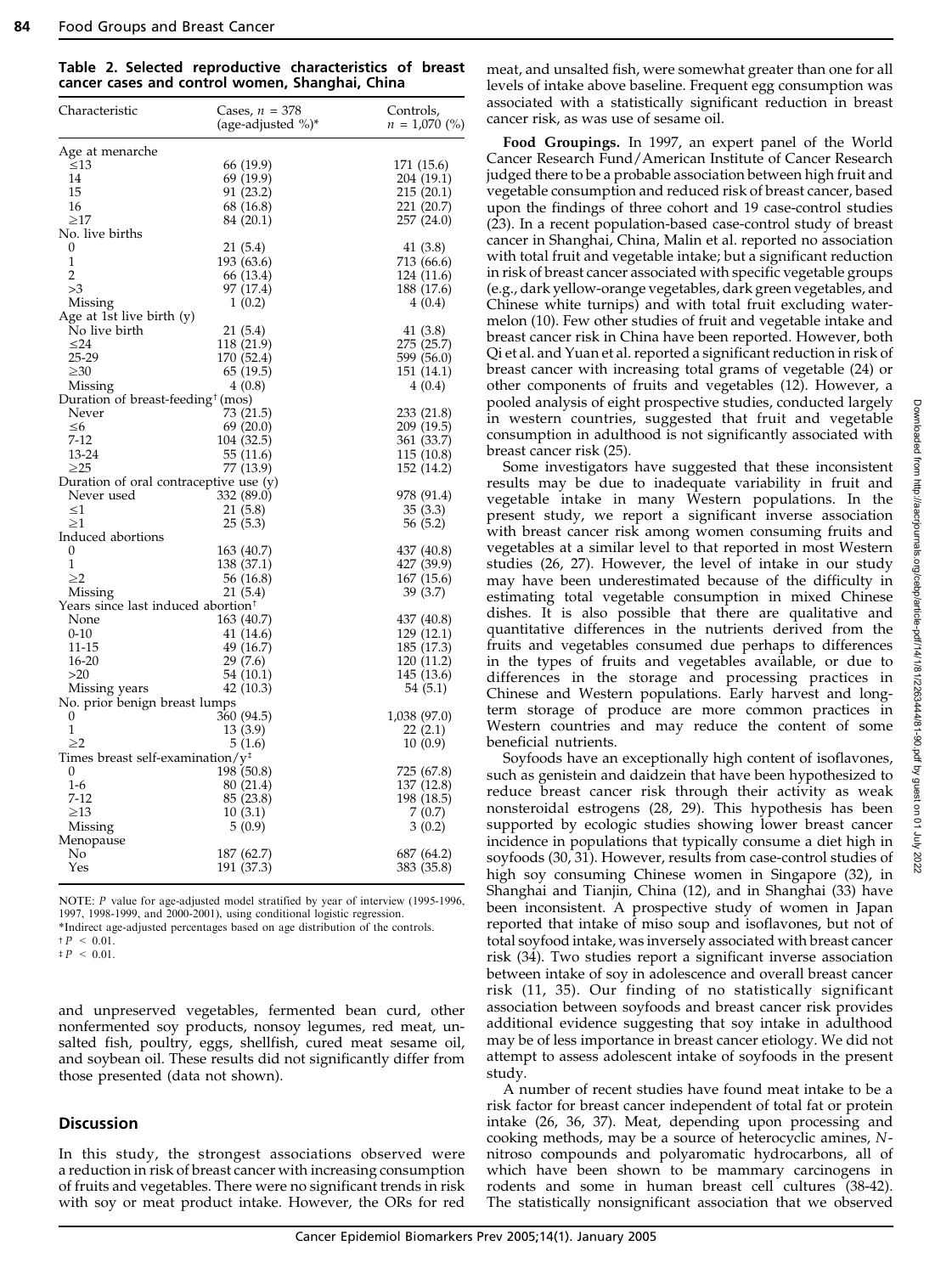Downloaded from http://aacrjournals.org/cebp/article-pdf/14/1/8112263444/81-90.pdf by guest on 01 July 2022 Downloaded from http://aacrjournals.org/cebp/article-pdf/14/1/81/2263444/81-90.pdf by guest on 01 July 2022

# Table 3. Intake of selected food groups among women in Shanghai, China and risk of breast cancer

Quartiles of intake (servings)

| Food group                               | $\mathbf{1}$           | $\overline{2}$                         | 3                                           | $\overline{4}$                         | P for trend  |
|------------------------------------------|------------------------|----------------------------------------|---------------------------------------------|----------------------------------------|--------------|
| Total fruit and vegetable                | $\leq$ 2.3/d           | <3.0/d                                 | <3.8/d                                      | $\geq$ 3.8/d                           |              |
| No. cases/controls                       | 103/260                | 80/270                                 | 76/267                                      | 119/273                                |              |
| OR (95% CI)*<br>OR (95% CI) <sup>†</sup> | 1.00                   | $0.69(0.43-1.12)$                      | $0.58(0.35-0.94)$                           | $0.47(0.29-0.77)$                      | 0.002        |
| Fruit                                    | 1.00<br>$\leq 3.9$ /wk | $0.71(0.44-1.14)$<br>$< 5.9$ /wk       | $0.59(0.36-0.96)$<br><1.2/d                 | $0.48(0.29-0.78)$<br>$\geq$ 1.2/d      | 0.003        |
| No. cases/controls                       | 112/269                | 83/266                                 | 93/268                                      | 90/267                                 |              |
| OR (95% CI)*                             | 1.00                   | $0.60(0.37-0.97)$                      | $0.49(0.31-0.78)$                           | $0.35(0.22 - 0.57)$                    | < 0.001      |
| OR $(95\% \text{ CI})^{\dagger}$         | 1.00                   | $0.59(0.36-0.96)$                      | $0.48(0.30-0.76)$                           | $0.34(0.21-0.55)$                      | < 0.001      |
| Vegetable (unsalted)                     | $\leq 1.5/d$           | <2/d                                   | 2.6/d                                       | $\geq$ 2.6/d                           |              |
| No. cases/controls                       | 118/268                | 80/265                                 | 74/269                                      | 106/268                                |              |
| OR (95% CI)*                             | 1.00                   | $0.80(0.51-1.26)$                      | $0.74(0.46-1.18)$                           | $0.59(0.37-0.93)$                      | 0.02         |
| OR (95% CI) <sup>+</sup>                 | 1.00                   | $0.81(0.51-1.27)$                      | $0.76(0.48-1.22)$                           | $0.60(0.38-0.94)$                      | 0.03         |
| Salted/preserved vegetable               | $\leq 0.5$ /mo         | <1.3/mo                                | $\langle 1.1/wk \rangle$                    | $\geq 1.1$ /wk                         |              |
| No. cases/controls<br>OR (95% CI)*       | 84/293<br>1.00         | 67/243<br>$0.71(0.44-1.13)$            | 77/268                                      | 150/266<br>$0.87(0.57-1.32)$           | 0.64         |
| OR (95% CI) <sup>†</sup>                 | 1.00                   | $0.72(0.45-1.16)$                      | $0.71(0.45-1.11)$<br>$0.70(0.45-1.11)$      | $0.87(0.57-1.32)$                      | 0.61         |
| Total soyfood                            | $\leq$ 2.6/wk          | <4.4/wk                                | <1.1/d                                      | $\geq 1.1/d$                           |              |
| No. cases/controls                       | 78/272                 | 87/263                                 | 100/269                                     | 113/266                                |              |
| OR (95% CI)*                             | 1.00                   | $0.97(0.61-1.54)$                      | $1.30(0.82 - 2.06)$                         | $1.06(0.67-1.66)$                      | 0.57         |
| OR $(95\% \text{ CI})^{\dagger}$         | 1.00                   | $0.96(0.60-1.53)$                      | $1.33(0.84 - 2.12)$                         | $1.07(0.68-1.69)$                      | 0.51         |
| Unfermented soyfood                      | $\leq$ 2.3/wk          | 4.2/wk                                 | <1.0/d                                      | $\geq 1.0/d$                           |              |
| No. cases/controls                       | 79/269                 | 91/266                                 | 96/268                                      | 112/267                                |              |
| OR (95% CI)*                             | 1.00                   | $1.06(0.67-1.67)$                      | $1.22(0.77-1.92)$                           | $1.20(0.77-1.88)$                      | 0.36         |
| OR (95% CI) <sup>+</sup>                 | 1.00                   | $1.04(0.66-1.66)$                      | $1.23(0.77-1.95)$                           | $1.22(0.78-1.92)$                      | 0.31         |
| Fermented beancurd                       | 0/y                    | >0/y                                   |                                             |                                        |              |
| No. cases/controls                       | 135/446                | 243/624                                |                                             |                                        |              |
| OR (95% CI)*<br>OR (95% CI) <sup>†</sup> | 1.00<br>1.00           | $0.92(0.67-1.27)$<br>$0.92(0.67-1.27)$ |                                             |                                        | 0.92<br>0.62 |
| Other legumes                            | $\leq 1.9$ /wk         | <2.7/wk                                | $<$ 3.9/wk                                  | $\geq$ 3.9/wk                          |              |
| No. cases/controls                       | 102/268                | 77/268                                 | 95/266                                      | 104/268                                |              |
| OR (95% CI)*                             | 1.00                   | $0.72(0.45-1.15)$                      | $1.00(0.63-1.58)$                           | $0.76(0.48-1.21)$                      | 0.46         |
| OR $(95\% \text{ CI})^{\dagger}$         | 1.00                   | $0.73(0.46-1.17)$                      | $1.01(0.64-1.60)$                           | $0.78(0.49-1.24)$                      | 0.53         |
| Milk products                            | $\leq 1.0$ /mo         | $2.6$ /wk                              | <1.0/d                                      | $\geq1.0/d$                            |              |
| No. cases/controls                       | 134/252                | 94/279                                 | 101/267                                     | 49/272                                 |              |
| OR (95% CI)*                             | 1.00                   | $0.91(0.60-1.38)$                      | $1.15(0.74-1.78)$                           | $0.91(0.54-1.53)$                      | 0.97         |
| OR $(95\% \text{ CI})^{\dagger}$         | 1.00                   | $0.89(0.58-1.35)$                      | $1.12(0.71-1.74)$                           | $0.87(0.52-1.47)$                      | 0.90         |
| Total meat (unsalted)                    | $\leq$ 2.9/wk          | <4.2/wk                                | $< 5.9$ /wk                                 | $\geq 5.9$ /wk                         |              |
| No. cases/controls<br>OR (95% CI)*       | 83/269<br>1.00         | 80/268<br>$1.02$ (0.63-1.64)           | 97/269<br>$1.43(0.89-2.32)$                 | 118/264                                | 0.46         |
| OR $(95\% \text{ CI})^{\dagger}$         | 1.00                   | $1.00(0.62-1.61)$                      | $1.42(0.88-2.30)$                           | $1.12(0.70-1.80)$<br>$1.12(0.70-1.80)$ | 0.45         |
| Red meat                                 | $\leq 3.0$ /wk         | <4.4/wk                                | $< 6.1$ /wk                                 | $\geq 6.1$ /wk                         |              |
| No. cases/controls                       | 84/270                 | 84/266                                 | 85/269                                      | 125/265                                |              |
| OR (95% CI)*                             | 1.00                   | $1.11(0.69-1.78)$                      | $1.40(0.86-2.29)$                           | 1.22 (0.76-1.96)                       | 0.34         |
| OR $(95\% \text{ CI})^{\dagger}$         | 1.00                   | $1.10(0.69-1.77)$                      | $1.41(0.87-2.31)$                           | $1.24(0.77-1.99)$                      | 0.30         |
| Poultry                                  | $\leq$ 2/mo            | $<$ 4/mo                               | $\langle 1.2/wk \rangle$                    | $>1.2$ /wk                             |              |
| No. cases/controls                       | 106/255                | 102/270                                | 91/287                                      | 79/258                                 |              |
| OR $(95\% \text{ CI})^*$                 | 1.00                   | $1.03(0.68-1.56)$                      | $1.08(0.70-1.67)$                           | $0.95(0.60-1.52)$                      | 0.95         |
| OR (95% CI) <sup>+</sup>                 | 1.00<br>$\leq$ 2.0/wk  | $1.04(0.68-1.58)$                      | $1.10(0.71-1.70)$                           | $0.94(0.59-1.49)$<br>$\geq 6.0$ /wk    | 0.90         |
| Eggs<br>No. cases/controls               | 129/257                | $<3.0$ /wk<br>68/190                   | $< 6.0$ /wk<br>116/346                      | 65/277                                 |              |
| OR (95% CI)*                             | 1.00                   | $0.71(0.45-1.12)$                      | $0.67(0.44-1.01)$                           | $0.56(0.35-0.91)$                      | 0.02         |
| OR $(95\% \text{ CI})^{\dagger}$         | 1.00                   | $0.72(0.45-1.13)$                      | $0.68(0.45-1.02)$                           | $0.56(0.35-0.91)$                      | 0.02         |
| Total seafood                            | $\leq 1.9$ /wk         | 2.9/wk                                 | $<$ 4.3/wk                                  | $\geq 4.3$ /wk                         |              |
| No. cases/controls                       | 87/273                 | 82/274                                 | 105/260                                     | 104/263                                |              |
| OR (95% CI)*                             | 1.00                   | 1.23 (0.78-1.94)                       | $1.62(1.02-2.55)$                           | $1.28(0.81 - 2.01)$                    | 0.19         |
| OR (95% CI) <sup>†</sup>                 | 1.00                   | $1.23(0.78-1.96)$                      | $1.62$ $(1.03 - 2.57)$                      | $1.28(0.81 - 2.02)$                    | 0.20         |
| Fish (unsalted)                          | $\leq 1.3$ /wk         | <2.2/wk                                | <3.2/wk                                     | $\geq$ 4.3/wk                          |              |
| No. cases/controls                       | 74/273                 | 96/320                                 | 96/233                                      | 112/244                                |              |
| OR (95% CI)*<br>OR (95% CI) <sup>†</sup> | 1.00<br>1.00           | $1.50(0.95-2.36)$<br>$1.50(0.95-2.37)$ | $1.64$ $(1.02 - 2.65)$<br>$1.63(1.01-2.63)$ | $1.57(0.98-2.49)$<br>$1.55(0.97-2.48)$ | 0.07<br>0.08 |
| Shellfish                                | $\leq 1.0$ /mo         | <2.0/mo                                | $\langle 1.0/wk \rangle$                    | $\geq 1.0$ /wk                         |              |
| No. cases/controls                       | 84/153                 | 91/261                                 | 89/234                                      | 114/422                                |              |
| OR $(95\% \text{ CI})^*$                 | 1.00                   | $0.73(0.45-1.16)$                      | $0.82(0.50-1.34)$                           | $0.75(0.47-1.19)$                      | 0.38         |
| OR (95% CI) <sup>+</sup>                 | 1.00                   | $0.74(0.46-1.19)$                      | $0.82(0.50-1.34)$                           | $0.76(0.48-1.20)$                      | 0.39         |
| Cured meats                              | $\leq 0.5$ /mo         | <1.2/mo                                | $\geq$ 2.0/mo                               |                                        |              |
| No. cases/controls                       | 148/395                | 109/358                                | 121/317                                     |                                        |              |
| OR (95% CI)*                             | $1.00\,$               | $1.08(0.74-1.58)$                      | $1.17(0.81 - 1.70)$                         |                                        | 0.40         |
| OR $(95\% \text{ CI})^{\dagger}$         | 1.00                   | $1.10(0.75-1.61)$                      | $1.20(0.82 - 1.74)$                         |                                        | 0.35         |
| Rice                                     | $\leq$ 2.0/d           | >2.0/d                                 |                                             |                                        |              |
| No. cases/controls                       | 70/386                 | 308/684                                |                                             |                                        |              |
| OR (95% CI)*<br>OR (95% CI) <sup>†</sup> | 1.00<br>1.00           | $1.42(0.97-2.08)$<br>$1.43(0.98-2.10)$ |                                             |                                        | 0.07<br>0.07 |
|                                          |                        |                                        |                                             |                                        |              |

(Continued on following page)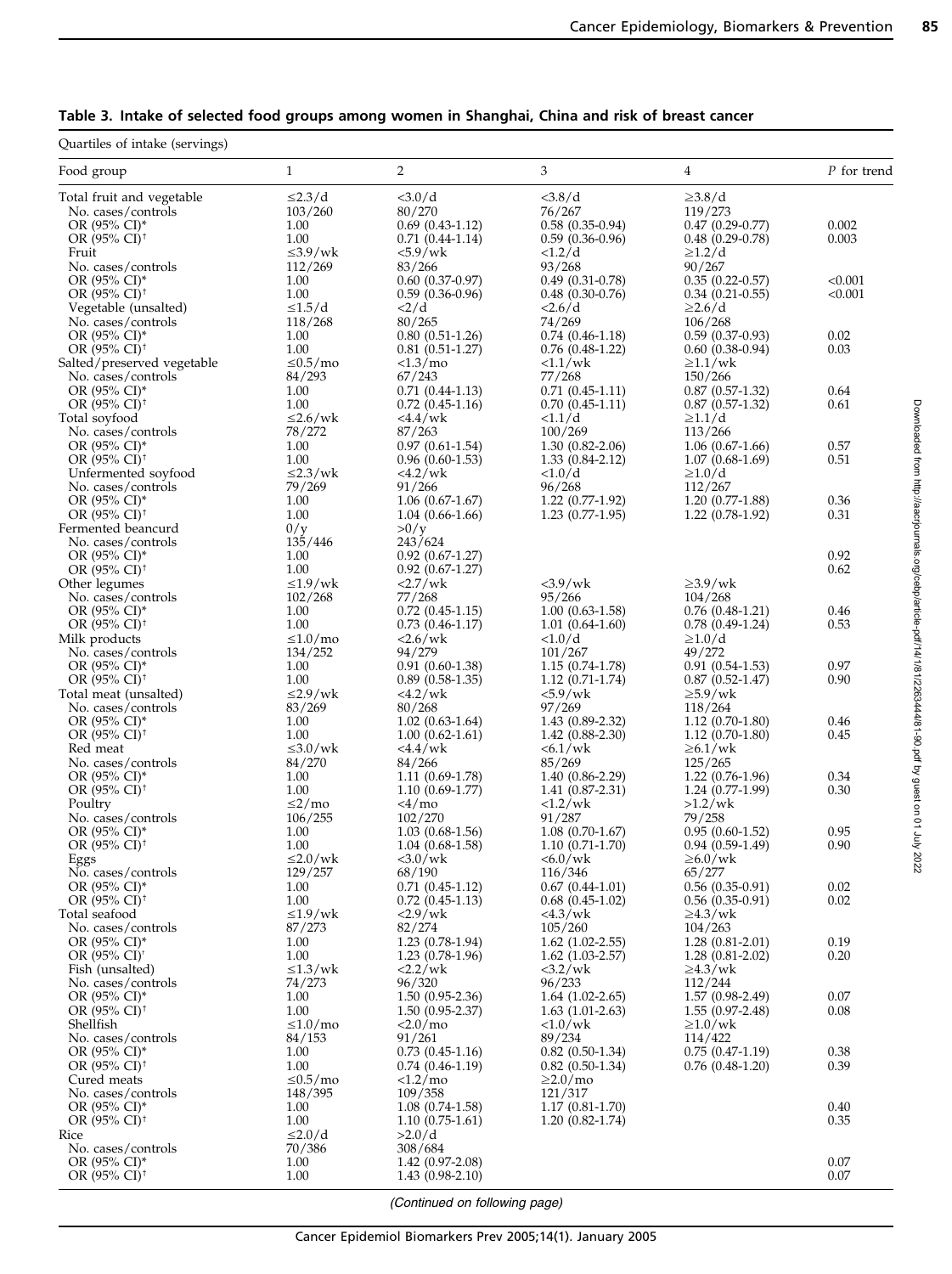#### Table 3. Intake of selected food groups among women in Shanghai, China and risk of breast cancer (Cont'd)

| Quartiles of intake (servings)            |                |                          |                          |                   |             |
|-------------------------------------------|----------------|--------------------------|--------------------------|-------------------|-------------|
| Food group                                |                | $\overline{2}$           | 3                        | 4                 | P for trend |
| Grains except rice and corn               | $\leq$ 3.2/wk  | $<\frac{5.5}{w}$ k       | <1.2/d                   | $\geq$ 1.2/d      |             |
| No. cases/controls                        | 113/274        | 103/262                  | 92/268                   | 70/266            |             |
| OR $(95\% \text{ CI})^*$                  | 1.00           | $1.30(0.84-1.99)$        | $1.34(0.85-2.11)$        | $1.31(0.78-2.23)$ | 0.26        |
| OR (95% CI) <sup>†</sup>                  | 1.00           | $1.27(0.82-1.95)$        | $1.32(0.84-2.08)$        | $1.28(0.76-2.18)$ | 0.30        |
| Sesame oil (used in cooking)              | 0/y            | >0/y                     |                          |                   |             |
| No. cases/controls                        | 122/146        | 256/924                  |                          |                   |             |
| OR $(95\% \text{ CI})^*$                  | 1.00           | $0.59(0.41-0.84)$        |                          |                   | 0.004       |
| OR $(95\% \text{ CI})^{\dagger}$          | 1.00           | $0.58(0.41-0.84)$        |                          |                   | 0.004       |
| Soy oil (used in cooking)                 | $\leq$ 2.4/mo  | <3.2/mo                  | $< 4.1 /$ mo             | $\geq 4.1/mo$     |             |
| No. cases/controls                        | 107/268        | 99/295                   | 101/265                  | 71/242            |             |
| OR $(95\% \text{ CI})^*$                  | 1.00           | $0.83(0.54-1.28)$        | $1.00(0.65-1.54)$        | $0.70(0.43-1.12)$ | 0.28        |
| OR $(95\% \text{ CI})^{\dagger}$          | 1.00           | $0.85(0.55-1.31)$        | $0.99(0.64-1.53)$        | $0.71(0.44-1.15)$ | 0.29        |
| Total preserved/ cured foods <sup>t</sup> | $\leq 1.7$ /mo | $<$ 3.6/mo               | $\langle 1.9/wk \rangle$ | $\geq 1.9$ /wk    |             |
| No. cases/controls                        | 79/271         | 72/268                   | 75/266                   | 152/265           |             |
| OR $(95\% \text{ CI})^*$                  | 1.00           | $0.93(0.58-1.47)$        | $0.77(0.48-1.24)$        | $1.05(0.69-1.61)$ | 0.85        |
| OR $(95\% \text{ CI})^{\dagger}$          | 1.00           | $0.95(0.60-1.52)$        | $0.77(0.48-1.24)$        | $1.07(0.70-1.63)$ | 0.84        |
| Fried foods                               | $\leq$ 2.8/mo  | $\langle 1.2/wk \rangle$ | $<$ 2.4/wk               | $\geq$ 2.4/wk     |             |
| No. cases/controls                        | 90/263         | 73/277                   | 102/265                  | 113/265           |             |
| OR $(95\% \text{ CI})^*$                  | 1.00           | $0.55(0.35-0.89)$        | $0.72(0.45-1.14)$        | $0.80(0.50-1.26)$ | 0.66        |
| OR $(95\% \text{ CI})^{\dagger}$          | 1.00           | $0.54(0.34-0.87)$        | $0.70(0.44-1.12)$        | $0.77(0.49-1.23)$ | 0.57        |
| Desserts                                  | $\leq 1.0$ /wk | 2.5/wk                   | $<6.0$ /wk               | $\geq 6.0$ /wk    |             |
| No. cases/controls                        | 140/278        | 86/262                   | 93/263                   | 59/267            |             |
| OR $(95\% \text{ CI})^*$                  | 1.00           | $0.84(0.55-1.27)$        | $1.22(0.79-1.87)$        | $1.13(0.69-1.86)$ | 0.41        |
| OR $(95\% \text{ CI})^{\dagger}$          | 1.00           | $0.83(0.55-1.26)$        | $1.21(0.79-1.87)$        | $1.09(0.67-1.81)$ | 0.46        |

NOTE: All analyses stratified by year of interview (1995-1996, 1997, 1998-1999, and 2000-2001), using conditional logistic regression.

\*Adjusted for age and total energy intake.

t Adjusted for age, total energy intake, and breast-feeding.

 $p$ Preserved vegetables and cured meats and fish.

between the intake of red meat and risk of breast cancer is weakly supportive of a possible effect of meat on the development of this disease. Whereas cooking meats at a high temperature is common in Chinese food preparation (33), we did not ascertain cooking methods and are thus unable to determine whether these possible associations represent relationships with foods cooked in such a manner as to form heterocyclic amines (43).

Findings from previous studies of egg consumption and risk of breast cancer are inconsistent (13, 44). A nested case-control study reported a significant reduction in risk of breast cancer with consumption of an egg per day during adolescence, whereas in a pooled analysis authors report a J-shaped association for egg consumption, with a reduction in risk among women consuming less than two eggs per week and an increase in risk among women consuming one or more eggs per day (45, 46). In the present study, women in the highest category of egg intake had nearly a 50% lower risk of breast cancer than women in the lowest category of intake. Several epidemiologic studies have reported a positive association between egg consumption and risk of colorectal cancer, with most suggesting that this association may be due to the cholesterol content of eggs (as reviewed in ref. 47). However, eggs have also gained attention for their contribution of sphingolipids to the diet. Sphingolipids, and metabolites of sphingolipids (ceramides and sphingosines) are bioactive and

#### Table 4. Intake of foods in selected botanical groups among women in Shanghai, China and risk of breast cancer

| Quartiles of intake              |                |                                                                                                         |                   |                     |             |
|----------------------------------|----------------|---------------------------------------------------------------------------------------------------------|-------------------|---------------------|-------------|
| Servings per day                 |                | $\overline{2}$                                                                                          | 3                 | 4                   | P for trend |
| Araliaceae                       | $\Omega$       | >0                                                                                                      |                   |                     |             |
| No. cases/controls               | 286/861        | 92/209                                                                                                  |                   |                     |             |
| OR $(95\% \text{ CI})^*$         | 1.00           | $1.56(1.07-2.29)$                                                                                       |                   |                     | 0.03        |
| OR $(95\% \text{ CI})^{\dagger}$ | 1.00           | $1.59(1.08-2.34)$                                                                                       |                   |                     | 0.02        |
| Compositae                       |                | >0                                                                                                      |                   |                     |             |
| No. cases/controls               | 25/31          | 353/1039                                                                                                |                   |                     |             |
| OR $(95\% \text{ CI})^*$         | 1.00           | $0.58(0.29-1.18)$                                                                                       |                   |                     | 0.13        |
| OR $(95\% \text{ CI})^{\dagger}$ | 1.00           | $0.58(0.28-1.17)$                                                                                       |                   |                     | 0.13        |
| Convovulaceae / Dioscoreaceae    | 0              | >0                                                                                                      |                   |                     |             |
| No. cases/controls               | 99/305         | 279/765                                                                                                 |                   |                     |             |
| OR $(95\% \text{ CI})^*$         | 1.00           | $0.92(0.65-1.30)$                                                                                       |                   |                     | 0.64        |
| OR $(95\% \text{ CI})^{\dagger}$ | 1.00           | $0.94(0.66-1.33)$                                                                                       |                   |                     | 0.72        |
| Crucifeae                        | $\leq 3.1$ /wk | $4.8$ /wk                                                                                               | <1.04/d           | $\geq 1.04/d$       |             |
| No. cases/controls               | 98/269         | 98/267                                                                                                  | 103/269           | 79/265              |             |
| OR $(95\% \text{ CI})^*$         | 1.00           | $1.22(0.76-1.95)$                                                                                       | $1.19(0.72-1.95)$ | $1.04(0.60-1.81)$   | 0.93        |
| OR $(95\% \text{ CI})^{\dagger}$ | 1.00           | $1.24(0.77-1.99)$                                                                                       | $1.21(0.74-2.00)$ | $1.08(0.62 - 1.89)$ | 0.83        |
| Cucurbitaceae                    | $\leq$ 2.8/wk  | $<3.6$ /wk                                                                                              | <4.7/wk           | $\geq 4.7$ /wk      |             |
| No. cases/controls               | 119/268        | 95/267                                                                                                  | 90/268            | 74/267              |             |
|                                  |                | $\mathcal{L}$ and $\mathcal{L}$ and $\mathcal{L}$ and $\mathcal{L}$ and $\mathcal{L}$ and $\mathcal{L}$ |                   |                     |             |

(Continued on following page)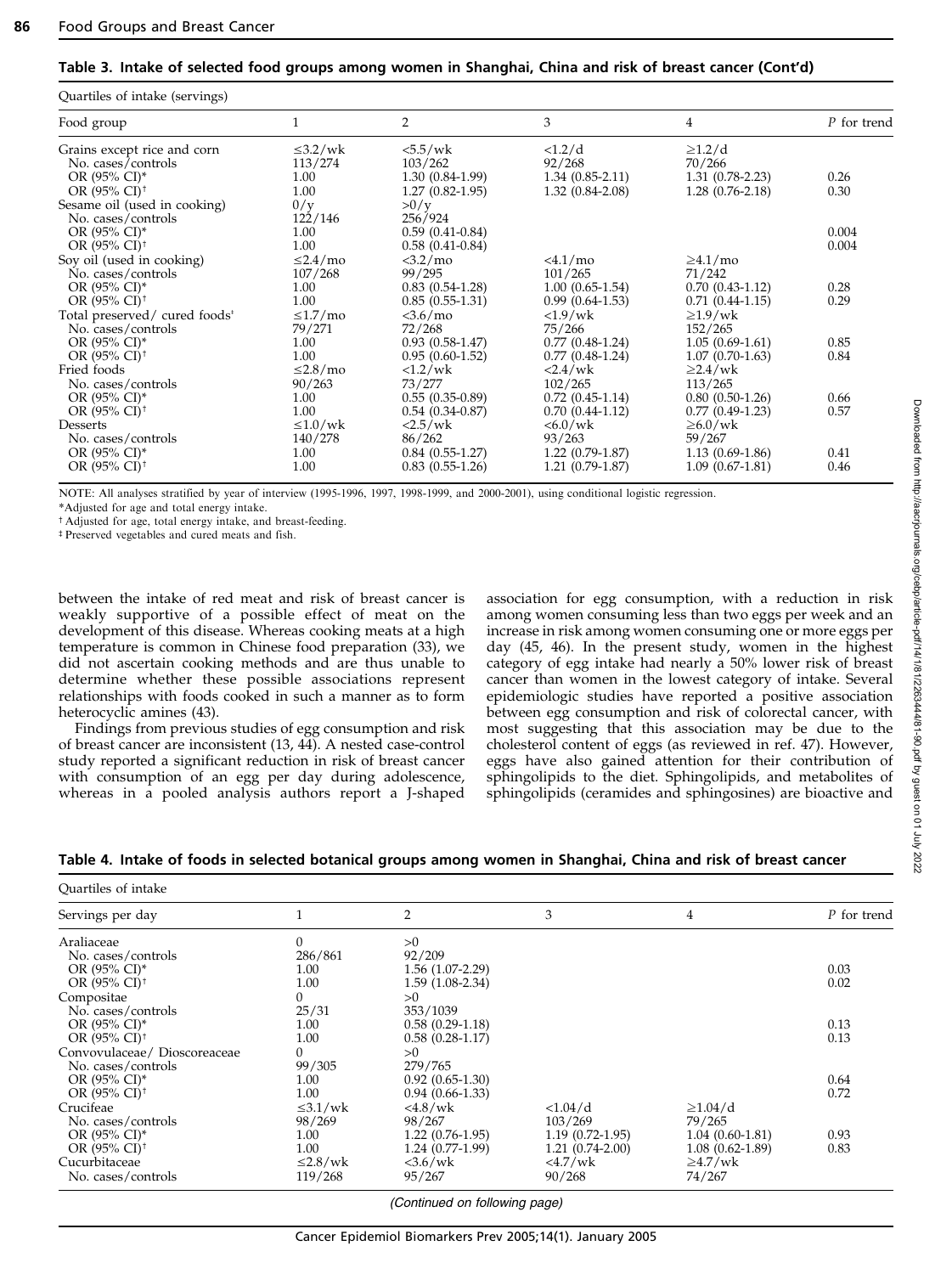# Table 4. Intake of foods in selected botanical groups among women in Shanghai, China and risk of breast cancer (Cont'd)

| Quartiles of intake                              |                           |                              |                            |                                  |             |
|--------------------------------------------------|---------------------------|------------------------------|----------------------------|----------------------------------|-------------|
| Servings per day                                 | $\mathbf{1}$              | $\overline{2}$               | 3                          | 4                                | P for trend |
| OR $(95\% \text{ CI})^*$                         | 1.00                      | $0.84(0.52-1.33)$            | $0.81(0.48-1.35)$          | $0.73(0.43-1.24)$                | 0.27        |
| OR $(95\% \text{ CI})^{\dagger}$                 | 1.00                      | $0.84(0.53-1.35)$            | $0.81(0.49-1.37)$          | $0.74(0.43-1.26)$                | 0.29        |
| Ebenaceae                                        | $\leq$ 2/y                | $\langle 4/y$                | $\geq 4/v$                 |                                  |             |
| No. cases/controls                               | 224/586                   | 53/163                       | 101/321                    |                                  |             |
| OR (95% CI)*                                     | 1.00                      | $0.89(0.55-1.44)$            | $0.60(0.42 - 0.86)$        |                                  | 0.006       |
| OR $(95\% \text{ CI})^{\dagger}$                 | 1.00                      | $0.88(0.54-1.42)$            | $0.60(0.42-0.86)$          |                                  | 0.006       |
| Laminariaceae                                    | $\overline{0}$<br>117/248 | >0<br>261/822                |                            |                                  |             |
| No. cases/controls<br>OR (95% CI)*               | 1.00                      | $0.78(0.55-1.12)$            |                            |                                  | 0.18        |
| OR $(95\% \text{ CI})^{\dagger}$                 | 1.00                      | $0.79(0.55-1.13)$            |                            |                                  | 0.19        |
| Liliaceae                                        | $\geq$ 3.2/mo             | $\langle 3/wk \rangle$       | <1/d                       | $\geq1/d$                        |             |
| No. cases/controls                               | 135/267                   | 94/272                       | 84/273                     | 65/258                           |             |
| OR (95% CI)*                                     | 1.00                      | $0.65(0.43-0.99)$            | $1.40(0.90-2.18)$          | $0.81(0.49-1.33)$                | 0.86        |
| OR (95% CI) <sup>†</sup>                         | 1.00                      | $0.65(0.43-0.99)$            | $1.39(0.90-2.17)$          | $0.80(0.48-1.32)$                | 0.89        |
| Musacea                                          | $\leq 8/v$                | $<2/m$ o                     | <1/wk                      | $\geq$ 1/wk                      |             |
| No. cases/controls                               | 96/252                    | 90/253                       | 78/229                     | 114/336                          |             |
| OR (95% CI)*                                     | 1.00                      | $1.16(0.74-1.83)$            | $0.99(0.62 - 1.56)$        | $1.27(0.82 - 1.98)$              | 0.32        |
| OR $(95\% \text{ CI})^{\dagger}$                 | 1.00                      | $1.19(0.75-1.87)$            | $0.99(0.62 - 1.57)$        | $1.29(0.83-2.01)$                | 0.39        |
| Nymphaeaceae                                     | $\overline{0}$            | >0                           |                            |                                  |             |
| No. cases/controls                               | 78/157                    | 300/913                      |                            |                                  |             |
| OR (95% CI)*                                     | 1.00                      | $0.61(0.41-0.92)$            |                            |                                  | 0.02        |
| OR $(95\% \text{ CI})^{\dagger}$                 | 1.00                      | $0.61(0.40-0.91)$            |                            |                                  | 0.02        |
| Rosaceae                                         | $\leq 4.1/m$ o            | $\langle 1.9/wk \rangle$     | $<3.6$ /wk                 | $\geq$ 3.6/wk                    |             |
| No. cases/controls                               | 102/265                   | 74/270                       | 97/269                     | 105/266                          |             |
| OR (95% CI)*<br>OR $(95\% \text{ CI})^{\dagger}$ | 1.00<br>1.00              | $0.67(0.42 - 1.10)$          | $0.63(0.39-1.01)$          | $0.70(0.42 - 1.18)$              | 0.18        |
| Rutaceae                                         | $\leq 1.1/m$ o            | $0.66(0.40-1.07)$<br><2.9/mo | $0.60(0.37-0.97)$<br><1/wk | $0.67(0.40-1.13)$<br>$\geq$ 1/wk | 0.14        |
| No. cases/controls                               | 103/282                   | 102/348                      | 58/175                     | 115/265                          |             |
| OR (95% CI)*                                     | 1.00                      | $0.94(0.61-1.45)$            | $0.84(0.50-1.42)$          | $0.91(0.58-1.43)$                | 0.64        |
| OR (95% CI) <sup>†</sup>                         | 1.00                      | $0.93(0.60-1.44)$            | $0.83(0.48-1.40)$          | $0.91(0.58-1.43)$                | 0.64        |
| Sapindaceae                                      | $\overline{0}$            | >0                           |                            |                                  |             |
| No. cases/controls                               | 83/138                    | 295/932                      |                            |                                  |             |
| OR (95% CI)*                                     | 1.00                      | $0.87(0.58-1.30)$            |                            |                                  | 0.49        |
| OR $(95\% \text{ CI})^{\dagger}$                 | 1.00                      | $0.86(0.58-1.29)$            |                            |                                  | 0.46        |
| Solanaceae                                       | $\leq 1.5$ /wk            | 2.5/wk                       | <3.5/wk                    | $\geq$ 3.5/wk                    |             |
| No. cases/controls                               | 134/268                   | 88/264                       | 81/273                     | 75/265                           |             |
| OR (95% CI)*                                     | 1.00                      | $0.94(0.60-1.45)$            | $1.03(0.66-1.62)$          | $0.79(0.49-1.28)$                | 0.46        |
| OR (95% CI) <sup>+</sup>                         | 1.00                      | $0.94(0.61-1.45)$            | $1.05(0.67-1.64)$          | $0.82(0.50-1.32)$                | 0.54        |
| Umbelliferae                                     | $\leq 1.1/m$ o            | <1.9/mo                      | <3.3/mo                    | >3.3/mo                          |             |
| No. cases/controls                               | 83/256                    | 92/273                       | 90/274                     | 113/267                          |             |
| OR (95% CI)*                                     | 1.00                      | $1.40(0.88-2.24)$            | $1.63(1.02-2.60)$          | $1.79(1.11-2.90)$                | 0.02        |
| OR $(95\% \text{ CI})^{\dagger}$                 | 1.00<br>$\overline{0}$    | $1.43(0.89-2.29)$            | $1.64$ $(1.02 - 2.63)$     | $1.83(1.13-2.97)$                | 0.01        |
| Vitaceae<br>No. cases/controls                   | 33/42                     | >0<br>345/1028               |                            |                                  |             |
| OR (95% CI)*                                     | 1.00                      | $0.94(0.49-1.78)$            |                            |                                  | 0.84        |
| OR $(95\% \text{ Cl})^{\dagger}$                 | 1.00                      | $0.93(0.49-1.77)$            |                            |                                  | 0.83        |
| Zingiberaceae                                    | $\leq 4$ /wk              | $\langle 5/wk \rangle$       | <1/d                       | $\geq 1/d$                       |             |
| No. cases/controls                               | 155/264                   | 62/219                       | 32/156                     | 129/431                          |             |
| OR (95% CI)*                                     | 1.00                      | $0.96(0.60-1.56)$            | 1.51 (0.83-2.74)           | $1.06(0.73-1.53)$                | 0.64        |
| OR (95% CI) <sup>†</sup>                         | 1.00                      | $0.97(0.60-1.58)$            | $1.52(0.84 - 2.76)$        | $1.05(0.73-1.52)$                | 0.66        |
|                                                  |                           |                              |                            |                                  |             |

NOTE: All analyses stratified by year of interview (1995-1996, 1997, 1998-1999, and 2000-2001), using conditional logistic regression.

\*Adjusted for age and total fruit and vegetable intake.

<sup>†</sup> Adjusted for age, total fruit and vegetable intake, and breast-feeding.

are known to regulate cell growth, differentiation and apoptosis (48). In several tumor cell lines and particularly in human colon cancer cell lines, sphingolipids have been shown to be growth inhibitory and induce apoptosis (49, 50). Eggs are also an excellent source of certain amino acids, may contain high levels of lutein and zeaxanthin and provide small amounts of both omega-3 and omega-6 fatty acids. However, the levels of these nutrients vary according to the diet of the fowl.

The nonfat portion of sesame oil contains a number of lignans including sesamin, episesamin, sesaminol, sesamolin, and primarily sesamol (51). These lignans have been hypothesized to reduce cancer risk through interfering with the expression of a number of enzymes involved in the desaturation and elongation of omega-6 fatty acids (primarily  $\Delta$ -5 desaturase) and in de novo fatty acid synthesis (sterol regulatory element binding protein-1; refs. 51-53). Our finding

of a 40% reduction in breast cancer risk among women using sesame oil is consistent with this proposed role for sesame oil in cancer prevention. However, these results must be interpreted cautiously due to the imprecision of our measure of oil use and the small variation in consumption of sesame oil in the study population.

Botanical Groupings. Findings from studies that have attempted to evaluate specific phytochemicals, such as the carotenoids and vitamin C, and breast cancer risk are not as consistent as those for total fruit and vegetable consumption (23), suggesting that other unmeasured phytochemicals may be responsible for the protective effect of fruits and vegetables. Many specific phytochemicals are found in high levels in all or many of the members of the same botanical family (e.g., indole-3-carbinol in cruciferous vegetables). Therefore, evaluating the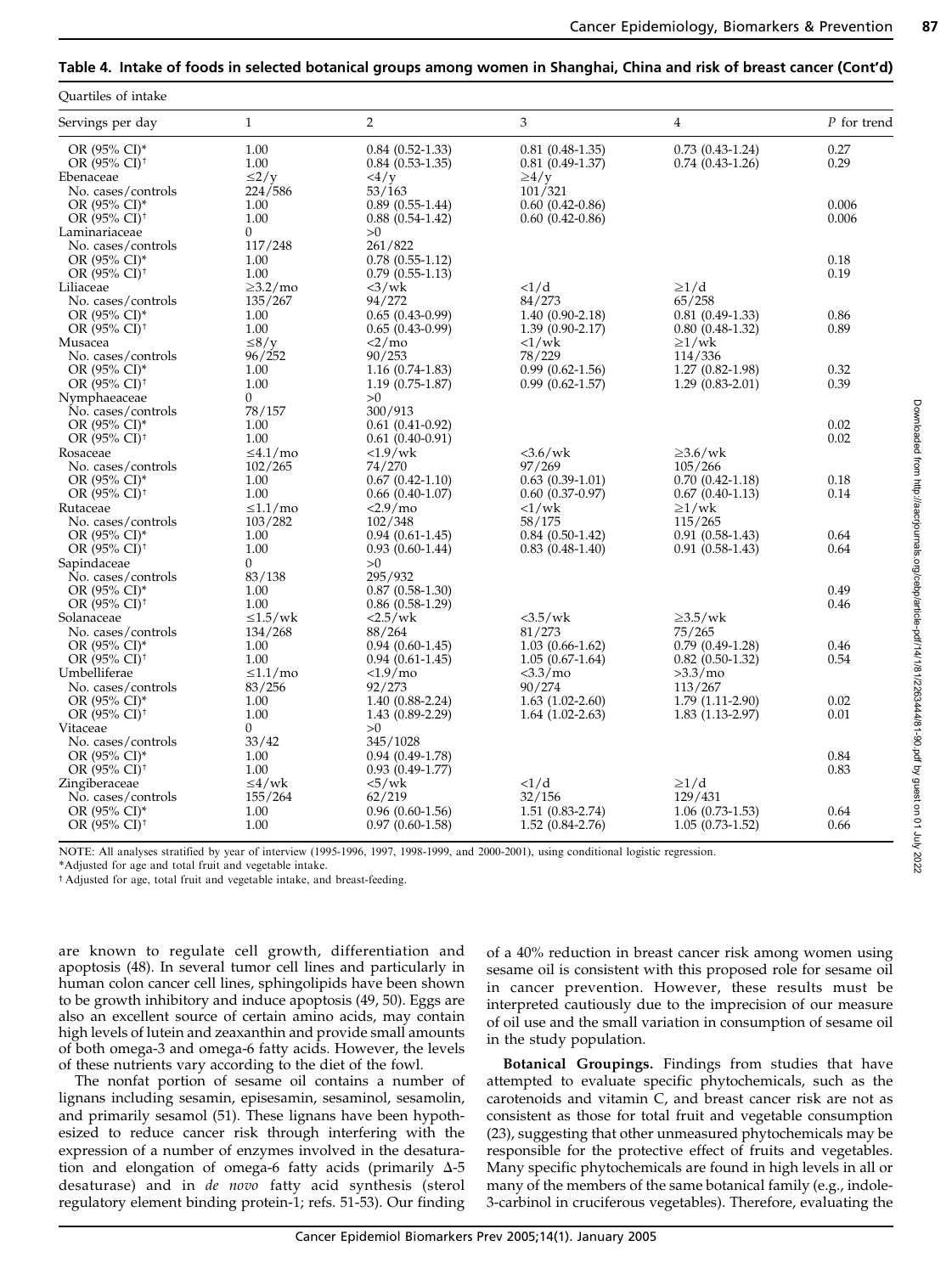effects of foods categorized by botanical family (see Appendix B) may provide an insight into potentially active but currently undescribed phytochemicals.

Whereas we report several significant associations between individual botanical groupings and breast cancer risk, the majority of these were for botanical groups of which there was very little variation in intake (Araliaceae, Nymphaeaceae, and Ebenaceae). Thus, although intriguing, they must be viewed cautiously until confirmed in other studies. However, among the botanical groupings with adequate variation in intake, we report a significant positive association between Umbelliferae (carrots and celery) and risk of breast cancer.

Umbelliferae (also known as Apiaceae) are a source of furanocoumarins. These compounds are potent biological agents that can generate reactive oxygen species and modulate cytochrome P450 activities (54-56). The majority of work evaluating the effect of furanocoumarins on breast cancer risk has been carried out in in vitro or animal systems and has focused on inhibition of CYP1 family enzymes. The implications of our finding of a positive association between Umbelliferae and breast cancer risk are unclear but may reflect the potential dual nature of these compounds (e.g., both anticarcinogenic and procarcinogenic).

Overall, no single botanical grouping explained the protective effect of total fruit and vegetable consumption, suggesting that this inverse association may be due to either a different unmeasured phytochemical, or most likely the effect of a "phytochemical cocktail" that would result from the regular consumption of a variety of fruits and vegetables.

A limitation to this study is that the method of portion size estimation does not take into account possible individual variation. Whereas assessment of portion size may improve the precision of the estimate of intake, it has been shown that frequency of intake, not portion size, explains most of the variation in intake (21). Additionally, any misclassification would likely be similar for cases and controls, and only bias OR values toward the null. A primary limitation of casecontrol studies is the potential for measurement error. Subjects' responses may be altered by knowledge of their disease, or they may simply have difficulty recalling their exposure (dietary intake, in this case) accurately. Whereas these concerns are still important to consider, in the current study, we attempted to minimize the potential for bias through conducting interviews before a woman's breast biopsy.

To further address the reliability and validity of our FFQ, we compared the reported intake of our control women to that reported by women in a validation study conducted by Shu et al. (57). In that study, 200 women completed twenty-four 24-hour recalls over the course of 12 months. Our reported intake of total calories and fat were higher than that calculated

Appendix A. List of foods assessed within each food group, Shanghai nutrition and breast disease study, 1995 to 2000

| Total fruit and vegetable           | Onions and chives                       | Eggs                                      |
|-------------------------------------|-----------------------------------------|-------------------------------------------|
| Fruit                               | Garlic stalk                            | Cured meat and fish                       |
| Apples                              | Seaweed                                 | Salted fish                               |
| Pears                               | Preserved vegetables                    | Salted pork                               |
| Oranges or tangerines               | Salted mustard greens                   | Unsalted fish                             |
| Lychee                              | Other salted vegetables                 | Hair tail or yellow crooker               |
| Bananas                             | Total soyfoods                          | Carp                                      |
| Peaches<br>Persimmons               | Soy foods                               | Rice field or Japanese eel<br>Canned fish |
|                                     | Soy bean milk                           | Shellfish                                 |
| Pineapple<br>Grapes                 | Fried bean curd puff<br>Fresh bean curd | Shrimp                                    |
| Apricots                            | Other soybean foods                     | Crab                                      |
| Watermelon                          | Soybeans or szuki beans                 | Snail                                     |
| Vegetables                          | Fermented bean curd                     | Conch                                     |
| Bok choy                            | Other legumes                           | Squid                                     |
| Spinach                             | Red pea or green bean soup              | Sea cucumber                              |
| Cabbage                             | Peanuts                                 | Oyster                                    |
| Chinese cabbage                     | Peanut butter                           | Mussels                                   |
| Watercress                          | Mung beans                              | Clams                                     |
| <b>Broccoli</b><br>Chinese broccoli | Other dried beans<br>Mung bean sprouts  | Dairy<br>Fresh whole milk                 |
| Green asparagus                     | String beans                            | Fresh nonfat milk                         |
| Cauliflower                         |                                         | Ice cream                                 |
| Celery                              | Hyacinth beans<br>Peas or cow peas      | Powdered milk                             |
| Eggplant                            | Green or kedney beans                   | Rice                                      |
| Wild rice stem                      | Freash fava beans                       | Other grains                              |
| Winter squash                       | Total meat                              | Steamed bread, unfilled                   |
| Lettuce                             | Red meat                                | Cakes and pastries                        |
| Yellow sweet potatoes or yams       | Pork                                    | Cookies                                   |
| Other potatoes                      | Pork chops                              | Wheat gluten                              |
| Wax gourd                           | Spareribs                               | <b>Noodles</b>                            |
| Gherkin (cucumber)                  | Pig trotters                            | Sesame oil                                |
| Carrots                             | Fresh pork, fat and lean                | Soybean oil                               |
| Pumpkin<br>Mushrooms                | Ham                                     | Fried foods<br>Fried bean curd puff       |
|                                     | Pork liver<br>Beef                      | Fried chicken                             |
| Red or green pepper<br>Tomato       | Other red meats                         | Breaded fried vegetables                  |
| Bamboo shoots                       | Organ meat (except liver)               | Breaded fried fish                        |
| Radish or turnips                   | Lamb or mutton                          | Breaded fired pork chop                   |
| Lotus rhizomes                      | Poultry                                 | Deep fried egg roll                       |
| Taro root                           | Chicken                                 | Deep fried dumplings                      |
| Corn                                | Duck or goose                           | Deep fried dough stick<br>Pan fried pizza |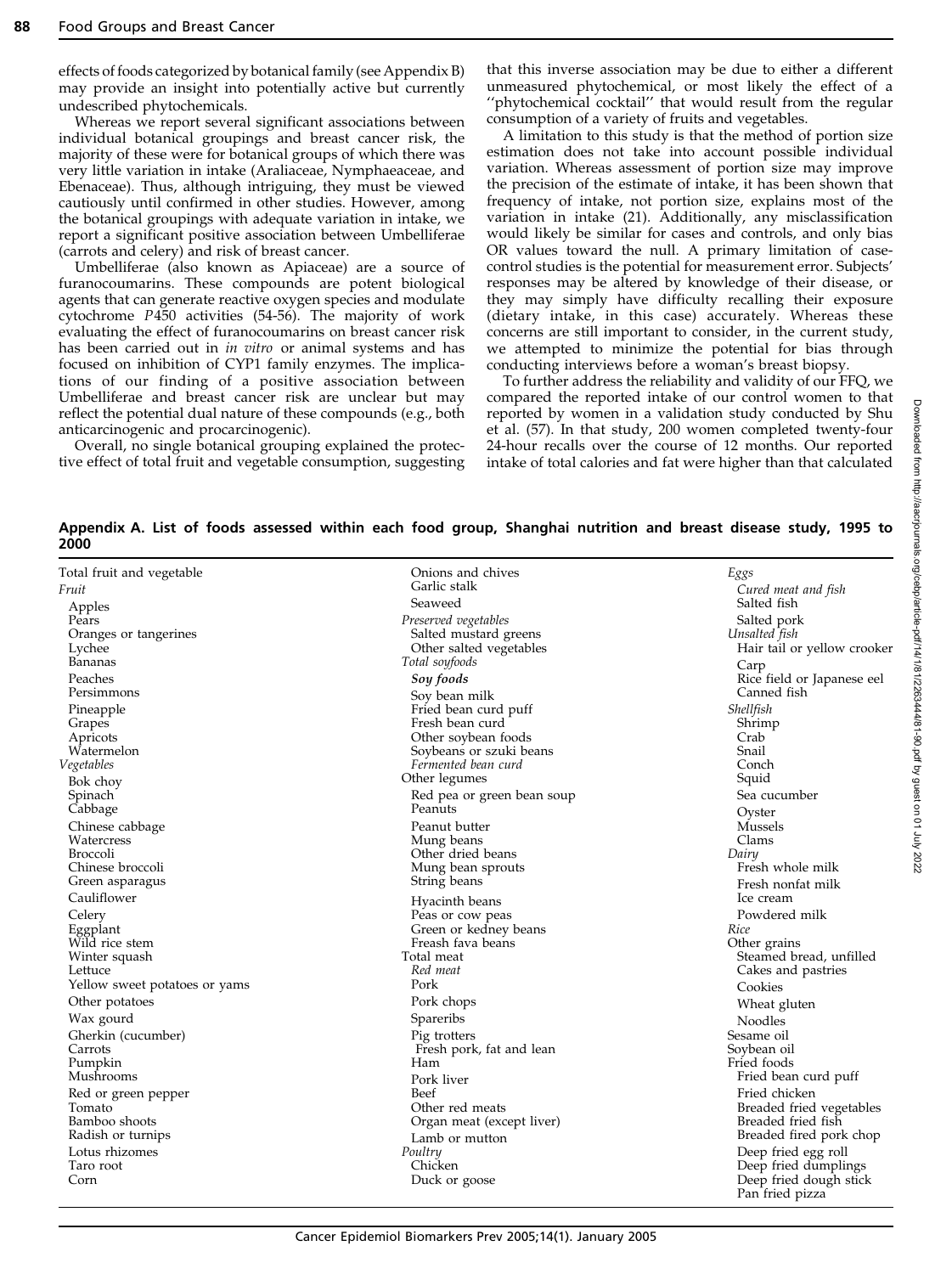### Appendix B. List of foods assessed within each botanical family, Shanghai nutrition and breast disease study, 1995 to 2000

| Araliaceae                      | Laminarlaceae                      | Rosaceae                     |
|---------------------------------|------------------------------------|------------------------------|
| Fresh ginseng                   | Seaweed                            | Apples                       |
| White ginseng powder or extract | Leguminosae                        | Pears                        |
| Red ginseng powder or extract   | Peanuts                            | Peaches                      |
| Compositae                      | Peanut butter                      | Apricots                     |
| Sunflower Seeds                 | Soybean milk                       | Musaceae                     |
| Lettuce                         | Fried bean curd puff               | Banana                       |
| Convolvulaceae/Dioscoreaceae    | Fresh bean curd                    | Nymphacea                    |
| Yellow sweet potatoes           | String beans                       | Lotus rhizomes               |
| Yam                             | Soybeans                           | Rutaceae                     |
| Cruciferae                      | Mung beans                         | Oranges                      |
| Bok chov                        | Szuki beans                        | Tangerines                   |
| Cabbage                         | Green or kidney beans              | Sapindaceae                  |
| Chinese cabbage                 | Fresh fava beans                   | Lychee salanaceae            |
| Watercress                      | Hyacinth beans                     | Eggplant                     |
| <b>Broccoli</b>                 | Peas or cow peas                   | Other potato                 |
| Chinese broccoli                | Mung bean sprouts                  | Tomato                       |
| Cauliflower                     | Red pea or green bean soup         | Hot pepper                   |
| Radish or turnips               | Other soybean foods                | Red or green pepper          |
| Cucurbitaceae                   | Liliaceae                          | Umbelliferae                 |
| Winter squash                   | Asparagus                          | Celery                       |
| Wax gourd                       | Garlic                             | Carrots                      |
| Gherkin (cucumber)              | Garlic stalk                       |                              |
| Pumpkin                         | Onions                             | Vitaceae                     |
| Watermelon                      | Chives                             | Grapes                       |
| Ebenacea<br>Persimmon           | <b>Scallions</b><br>Chinese chives | Zingiberaceae<br>Ginger root |
|                                 |                                    |                              |

from the 24-hour recalls, but total protein was within the 25th to 75th percentile and total carbohydrates were virtually identical. The estimated median gram intakes of eggs, vegetables, fruits and rice determined using our FFQ were quite similar to those reported from the 24-hour recalls, whereas intake of red meat was lower but still within the 25th to 75th percentile. The internal validity of our FFQ assessment of soy was assessed by Frankenfeld et al. (58) by comparing reported soy intake to isoflavone concentrations in plasma samples obtained from women within 1 week of completing the FFQ. A significant linear trend was observed between serum daidzein and genistein concentrations and increasing categories of soy consumption, suggesting that our FFQ provides a reasonably good assessment of soy intake.

Whereas the median reported intake in our study population may be similar to that reported in other validation studies, it is possible that the range of intake is narrow and thereby may limit our ability to identify an association should one exist. However, when the range of intake in our study was compared with that reported in a similar study of breast cancer risk in Western women (26), the range of intake was quite similar with the exception that there was an overall higher consumption of vegetables and soyfoods among the Chinese women.

In summary, a strong association between consumption of fruits and vegetables and breast cancer risk was observed. No single botanical group explained this association. Overall, the results of this study provide further support for the protective role of a diet rich in a wide variety fruits and vegetables against breast cancer.

## Acknowledgments

We thank Wenwan Wang, Xu Wang Hong, and the medical workers, BSE workers, and interviewers of the Shanghai Textile Industry Bureau for their efforts in collecting data; Drs. Fan Liang Chen, Guan Lin Zhao, and Lei Da Pan for their support of all of our studies in Shanghai; and Judith Calman, Georgia Green, Ted Grichuhin, Jan Kikuchi, Mary Molyneaux, Karen Wernli and Shirley Zhang for their technical and administrative assistance.

# References

- 1. Globocan 2000: Cancer incidence, mortality and prevalence worldwide [database on the Internet]. Lyon (France): IARC; 2000 [cited 2003 Nov 18]. Available from: http://www-dep.iarc.fr/globocan/globocan.html.
- Yang L, Parkin DM, Li L, et al. Time trends in cancer mortality in China: 1987-1999. Int J Cancer 2003;106:771 – 83.
- 3. Wang C-N, Liang Z, Ping W, et al. Changes in dietary patterns and certain nutrition-related diseases in urban and rural residents of Jiangsu Province, China, during the 1990's. Biomed Environ Sci 2002;15:271 – 6.
- 4. Popkin BM, Du SJ. Dynamics of the nutrition transition toward the animal foods sector in China and its implications: a worried perspective. Nutrition 2003;133:3898 – 906S.
- 5. Ziegler RG, Hoover RN, Pike MC, et al. Migration patterns and breast cancer risk in Asian-American women. J Natl Cancer Inst 1993;85:1819 – 27.
- Kaur JS. Migration patterns and breast carcinoma. Cancer 2000; 88:1203-6. 7. Wu AH, Ziegler RG, Horn-Ross PL, et al. Tofu and risk of breast cancer in
- Asian-Americans. Cancer Epidemiol Biomarkers Prev 1996;5:901 6.
- Willett WC, Hunter DJ. Nutrition and breast cancer. Cancer Causes Control 1996;7:56 – 68.
- 9. World Cancer Research Fund/American Institute for Cancer Research. Food, nutrition and the prevention of cancer: a global perspective. Washington (DC): American Institute for Cancer Research; 1997.
- 10. Malin AS, Qi D, Shu X-O, et al. Intake of fruits, vegetables and selected micronutrients in relation to the risk of breast cancer. Int J Cancer  $2003:105:413 - 8$
- 11. Wu AH, Wan P, Hankin J, et al. Adolescent and adult soy intake and risk of breast cancer in Asian Americans. Carcinogenesis 2002;23:1491 – 6.
- 12. Yuan J-M, Wang Q-S, Ross RK, et al. Diet and breast cancer in Shanghai and Tianjin, China. Br J Cancer 1995;71:1353 – 8.
- 13. Guo WD, Chow WH, Zheng W, et al. Diet, serum markers and breast cancer mortality in China. Jpn J Cancer Res 1994; 85:572 – 7.
- 14. Thomas DB, Gao DL, Self SG, et al. Randomized trial of breast selfexamination in Shanghai; methodology and preliminary results. J Natl Cancer Inst 1997;89:355 – 65.
- 15. Thomas DB, Gao DL, Ray RM, et al. Randomized trial of breast selfexamination in Shanghai: final results. J Natl Cancer Inst 2002; 94:1445 – 57.
- 16. Whittemore AS, Wu-Williams AH, Lee M, et al. Diet, physical activity, and colorectal cancer among Chinese in North America and China. J Natl Cancer Inst 1990;82:915 – 26.
- 17. Carolina Population Center [homepage on the Internet]. North Carolina: Association of the University of North Carolina at Chapel Hill; 1999 [updated 2001 Aug 7; cited 2003 Nov 17]. Available from: http:// www.cpc.unc.edu/projects/china/china\_home.html.
- 18. Chinese Academy of Medical Sciences: food composition tables. 2nd ed. Beijing: People's Health Publishing House; 1991.
- 19. Szklo M, Nieto FJ. Epidemiology: beyond the basics. Gaithersburg (MD): Aspen Publishers Inc.; 2000. p. 271 5.
- 20. Breslow NE, Day NE, editors. Statistical methods in cancer research: the analysis of case-control studies. Vol. 1. Lyon: IARC; 1980.
- 21. Willett WC. Nutritional epidemiology. New York: Oxford University Press; 1990.